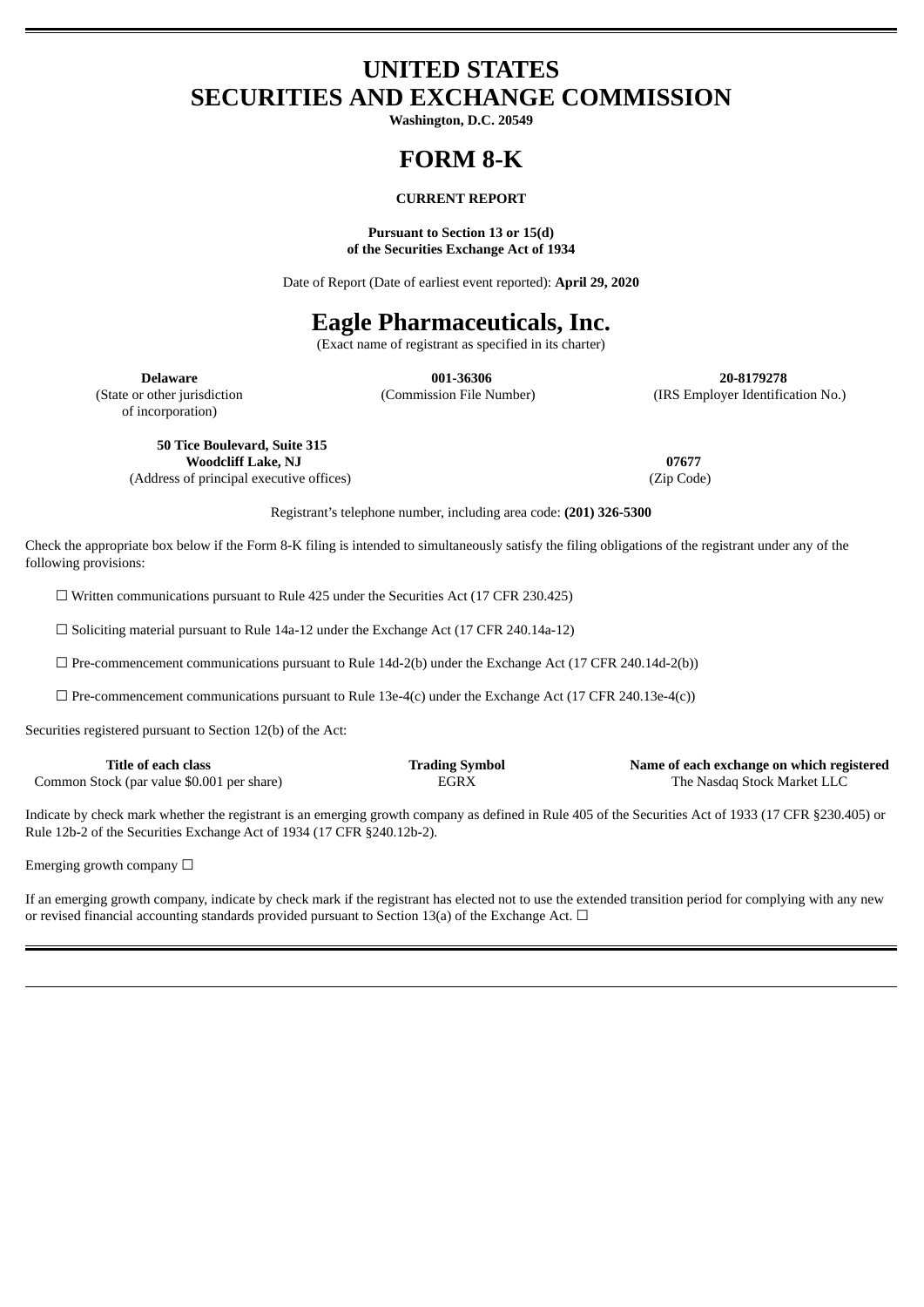# **Item 7.01 Regulation FD Disclosure.**

# *Annual Letter to Stockholders*

In connection with the distribution of proxy materials for its upcoming 2020 annual meeting of stockholders, Eagle Pharmaceuticals, Inc., or the Company, included a letter to stockholders from its Chief Executive Officer in its 2019 Annual Report, which was first made available to stockholders on or about April 29, 2020. A copy of the letter to stockholders is available, as part of the 2019 Annual Report, on the Investors section of the Company's website at https://investor.eagleus.com/home/.

*Clinical Update re: EA-114*

On May 4, 2020, the Company issued a press release announcing an update regarding the pilot clinical study of its fulvestrant product candidate, EA-114.

The information contained in Item 7.01 of this Current Report on Form 8-K (including Exhibit 99.1) shall not be deemed "filed" for purposes of Section 18 of the Securities Exchange Act of 1934, as amended, or the Exchange Act, or otherwise subject to the liabilities of that section, nor shall it be deemed incorporated by reference in any filing under the Securities Act of 1933, as amended, or the Exchange Act, except as expressly provided by specific reference in such filing.

| <b>Item 9.01</b>   | <b>Financial Statements and Exhibits.</b>                                    |
|--------------------|------------------------------------------------------------------------------|
| (d)                | Exhibits                                                                     |
| <b>Exhibit No.</b> | <b>Description</b>                                                           |
| 99.1               | Press Release dated May 4, 2020.                                             |
| 104                | Cover Page Interactive Data File (embedded within the Inline XBRL document). |
|                    |                                                                              |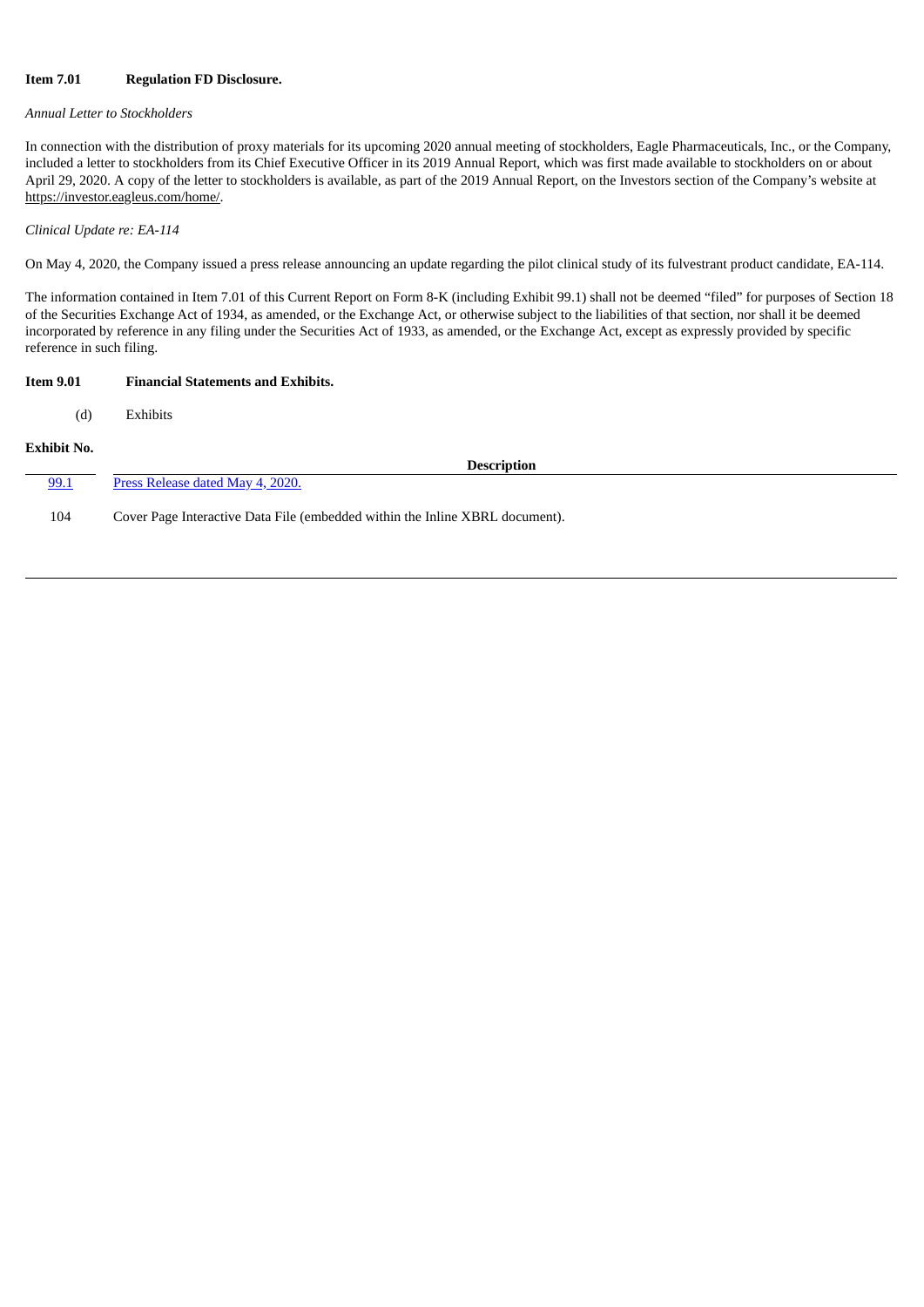# **SIGNATURES**

Pursuant to the requirements of the Securities Exchange Act of 1934, the Registrant has duly caused this report to be signed on its behalf by the undersigned hereunto duly authorized.

# Dated: May 4, 2020 **EAGLE PHARMACEUTICALS, INC.**

By: /s/ Scott Tarriff

Scott Tarriff Chief Executive Officer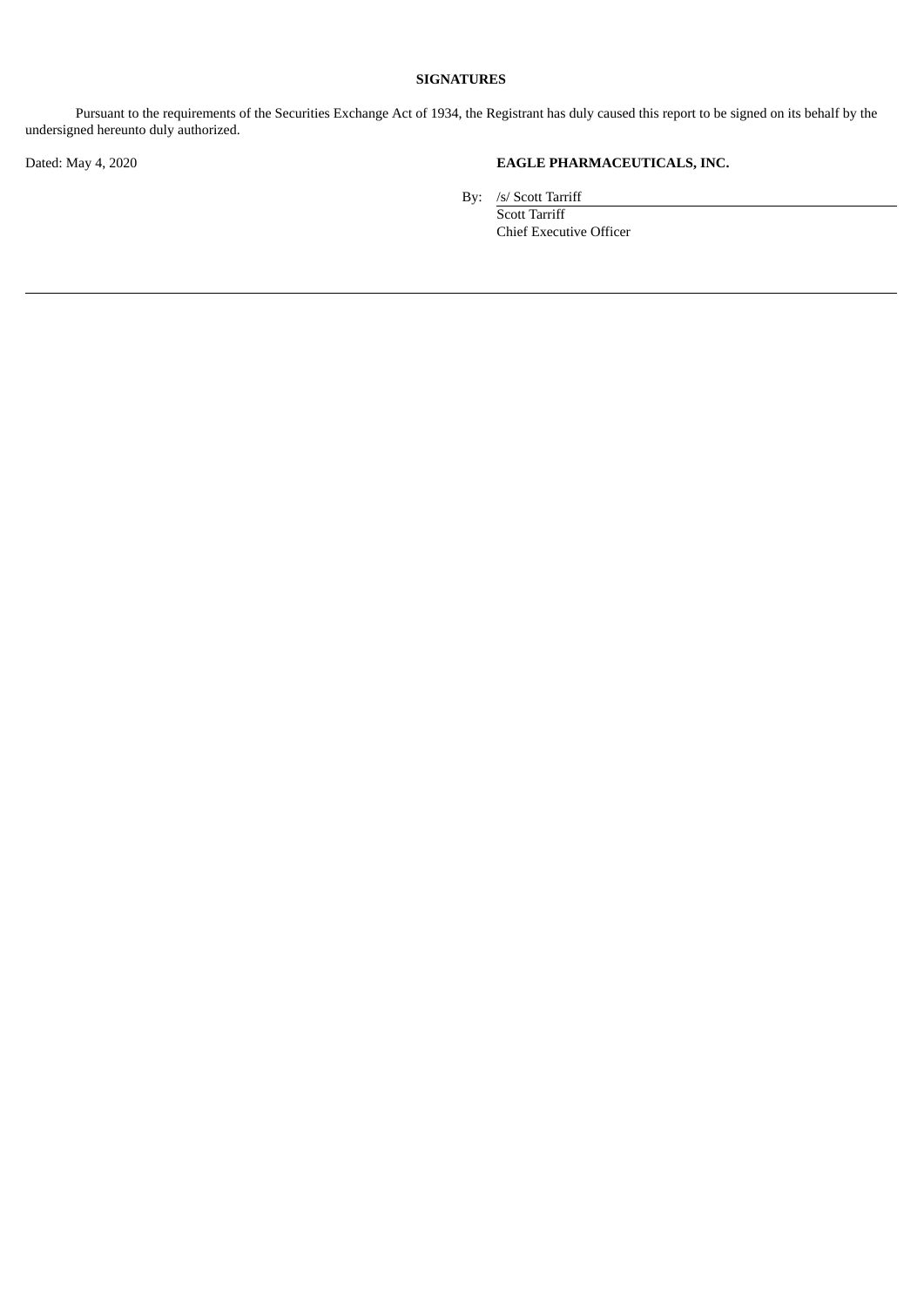<span id="page-3-0"></span>

#### **For Immediate Release**

## Eagle Pharmaceuticals Advances Novel and Proprietary Formulation of Fulvestrant Product Candidate EA-114; Company to Request Additional **Meeting with U.S. Food and Drug Administration ("FDA")**

WOODCLIFF LAKE, N.J.— May 4, 2020 — Eagle Pharmaceuticals, Inc. ("Eagle" or the "Company") (NASDAQ: EGRX) today provided an update on its pilot clinical study to assess the unique characteristics of its fulvestrant product candidate, EA-114, which has the potential to enhance estrogen receptor ("ER") inhibition and improve patient outcomes.

"As discussed on our March 2<sup>nd</sup> earnings call, we have continued to refine our EA-114 program, collected additional pilot data, and are pleased with our progress. We have had two meetings with FDA and will request another meeting to discuss these data. With FDA's guidance, we hope to move ahead with our plans. We look forward to providing additional updates on the progress of this potential drug treatment for hormone-receptor ("HR")-positive advanced breast cancer," stated Scott Tarriff, Chief Executive Officer of Eagle Pharmaceuticals.

"A substantial number of women with advanced HR-positive breast cancer receiving standard treatment experience early disease progression," said Adrian Hepner, Chief Medical Officer of Eagle Pharmaceuticals. "Low and inconsistent estrogen receptor inhibition often results in suboptimal treatment, which may lead to faster progression of the disease. Our research suggests that we may have a better approach."

#### **About Fulvestrant**

Fulvestrant, an estrogen receptor antagonist with no agonist properties, is approved by the FDA for the treatment of advanced hormone-related breast cancers. The therapeutic effect of fulvestrant involves its ability to competitively inhibit estrogen-stimulated cell division by binding to the ERs in cancer cells, which may reduce cancer cell proliferation.

Fulvestrant is indicated as a monotherapy treatment of HR-positive, human epidermal growth factor receptor 2 (HER2)-negative advanced breast cancer in postmenopausal women not previously treated with endocrine therapy, or HR-positive advanced breast cancer in postmenopausal women with disease progression following endocrine therapy, or as a combination therapy for the treatment of: (1) HR-positive, HER2-negative advanced or metastatic breast cancer in postmenopausal women, in combination with ribociclib, as initial endocrine based therapy or following disease progression on endocrine therapy, or (2) HR-positive, HER2-negative advanced or metastatic breast cancer, in combination with palbociclib or abemaciclib, in women with disease progression after endocrine therapy.